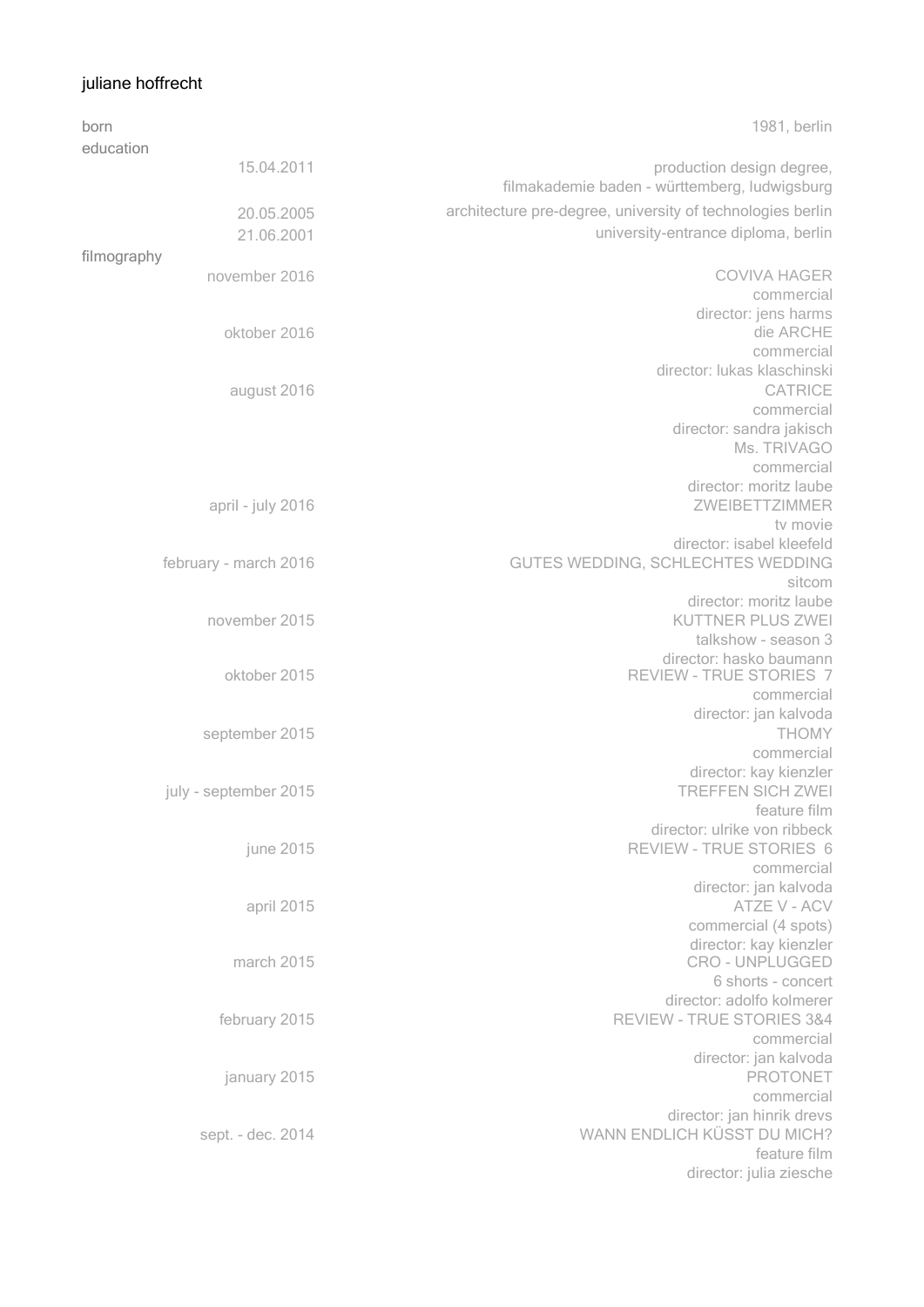| <b>ADAM ROCKS</b>                                | september 2014      |
|--------------------------------------------------|---------------------|
| commercial                                       |                     |
| director: zach king                              |                     |
| <b>WESTWING - DEINE INSPIRATION</b>              | august 2014         |
| commercial<br>director: jan bormann              |                     |
| NEW YORKER - FALL/WINTER                         |                     |
| fotoshoot                                        |                     |
| production: nu projects                          |                     |
| ADIDAS/FOOTLOCKER - ZX FLUX                      |                     |
| fotoshoot                                        |                     |
| production: cropp creative productions           |                     |
| <b>REVIEW - TRUE STORIES 1&amp;2</b>             | juni/juli 2014      |
| commercial                                       |                     |
| director: kay kienzler                           |                     |
| KUTTNER PLUS ZWEI                                | february/march 2014 |
| talkshow - season 1<br>director: christian grund |                     |
| <b>MIGROS - Battle of Tastes</b>                 | january 2014        |
| commercial                                       |                     |
| director: kay kienzler                           |                     |
| <b>KUTTNER PLUS ZWEI</b>                         | november 2013       |
| talkshow - pilot                                 |                     |
| director: hasko baumann                          |                     |
| REVOLVERHELD                                     | july 2013           |
| immer in bewegung                                |                     |
| das kann uns keiner nehmen                       |                     |
| musicvideo                                       |                     |
| director: paul gerwien<br>HI-HI-HIstory          |                     |
| consultancy                                      |                     |
| tv - show                                        |                     |
| director: moritz dirks                           |                     |
| SIEBENSTEIN - WOMBO                              | june 2013           |
| partly animated short                            |                     |
| director: daniel acht                            |                     |
| <b>BMWi-IT SICHERHEIT</b>                        | may 2013            |
| image spot                                       |                     |
| director: jan bormann<br><b>TEARS</b>            |                     |
| short                                            | april 2013          |
| director: miriam dehne                           |                     |
| <b>FLINKSTER-DEUTSCHE BAHN</b>                   | february 2013       |
| commercial                                       |                     |
| director: theresa von eltz                       |                     |
| <b>GREENPEACE-RAINER ENERGIE</b>                 | december 2012       |
| commercial                                       |                     |
| director: lars löllmann                          |                     |
| <b>VORFREUDE-KASSELER BANK</b>                   | march 2012          |
| commercial<br>director: kai schonrath            |                     |
| <b>BUND-GEFÄHRLICHE PESTIZIDE</b>                | march 2012          |
| socialspot                                       |                     |
| director: thomas schlagkamp                      |                     |
| LICHTER DER STADT                                | january 2012        |
| tv-teaser                                        |                     |
| director: simon ritzler                          |                     |